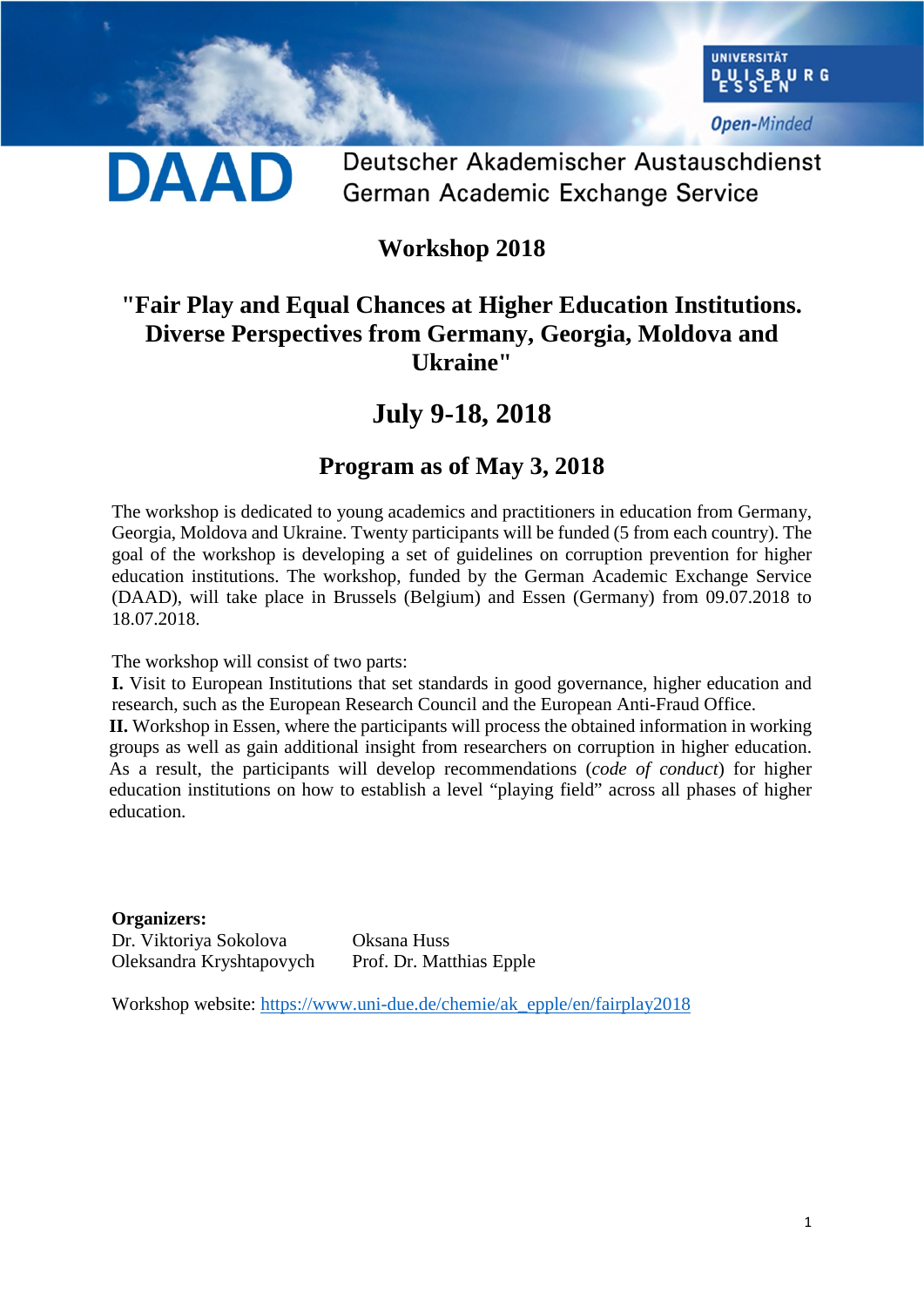

**Open-Minded** 

# DAAD

### Deutscher Akademischer Austauschdienst German Academic Exchange Service

| <b>Date</b>          | <b>Content</b>                                                                                                                                     |
|----------------------|----------------------------------------------------------------------------------------------------------------------------------------------------|
| 09.07.2018<br>(Mon.) | Arrival till 16:00 to Campus Essen                                                                                                                 |
| 17:00                | Bus shuttle towards Brussels, Belgium                                                                                                              |
| 10.07.2018<br>(Tue.) | Brussels (Belgium): European Research Council                                                                                                      |
| 10:00-12:00          | Meeting in the European Research Council                                                                                                           |
| 14:30                | Brussels (Ypern, Dünkirchen)                                                                                                                       |
| 11.07.2018<br>(Wed.) | Brussels (Belgium): European Anti-Fraud Office                                                                                                     |
| 10:00-11:30          | Meeting in the European Anti-Fraud Office                                                                                                          |
| 13:00                | Bus shuttle to Essen (BfZ Hotel)                                                                                                                   |
|                      | Homework: Preparing presentations about the country's educational<br>system and its main challenges to governance and academic excellence          |
| 12.07.2018           | <b>Elaborating Code of Ethics: Defining challenges and exploring</b>                                                                               |
| (Thu.)<br>8:30-9:30  | possible solutions to ensure integrity in higher education<br><b>Welcome speech</b>                                                                |
| 9:30-11:00           | <b>Introduction:</b> Setting up goals for the workshop<br>Group work: Presentations of homework, followed by commentaries<br>from country speakers |
| 11:30-13:00          | Workshop I based on ETICO guides for code of conduct                                                                                               |
| 16:15-17:30          | Workshop II based on ETICO guides for code of conduct                                                                                              |
| 13.07.2017<br>(Fri.) | <b>Implementing Code of Ethics: From ideas to action</b>                                                                                           |
| 9:00-10:30           | Case study: Elaborating code of conduct for law schools, the role of<br>technical assistance, collaboration between universities                   |
| 11:00-12:30          | <b>Experiment:</b> Formal and informal rules of procedures                                                                                         |
| 13:30-14:00          | Input: Social campaign about combating the corruption                                                                                              |
| 14:00-15:30          | Case study: Comparison of rules of procedures to implement honor codes<br>based on the study of four US law schools                                |
| 16:00-17:30          | Workshop: Elaboration of the rules of procedure to ensure that the code<br>of ethics is enacted/implemented                                        |
| 14.07.2017<br>(Sat.) | <b>Homework</b>                                                                                                                                    |